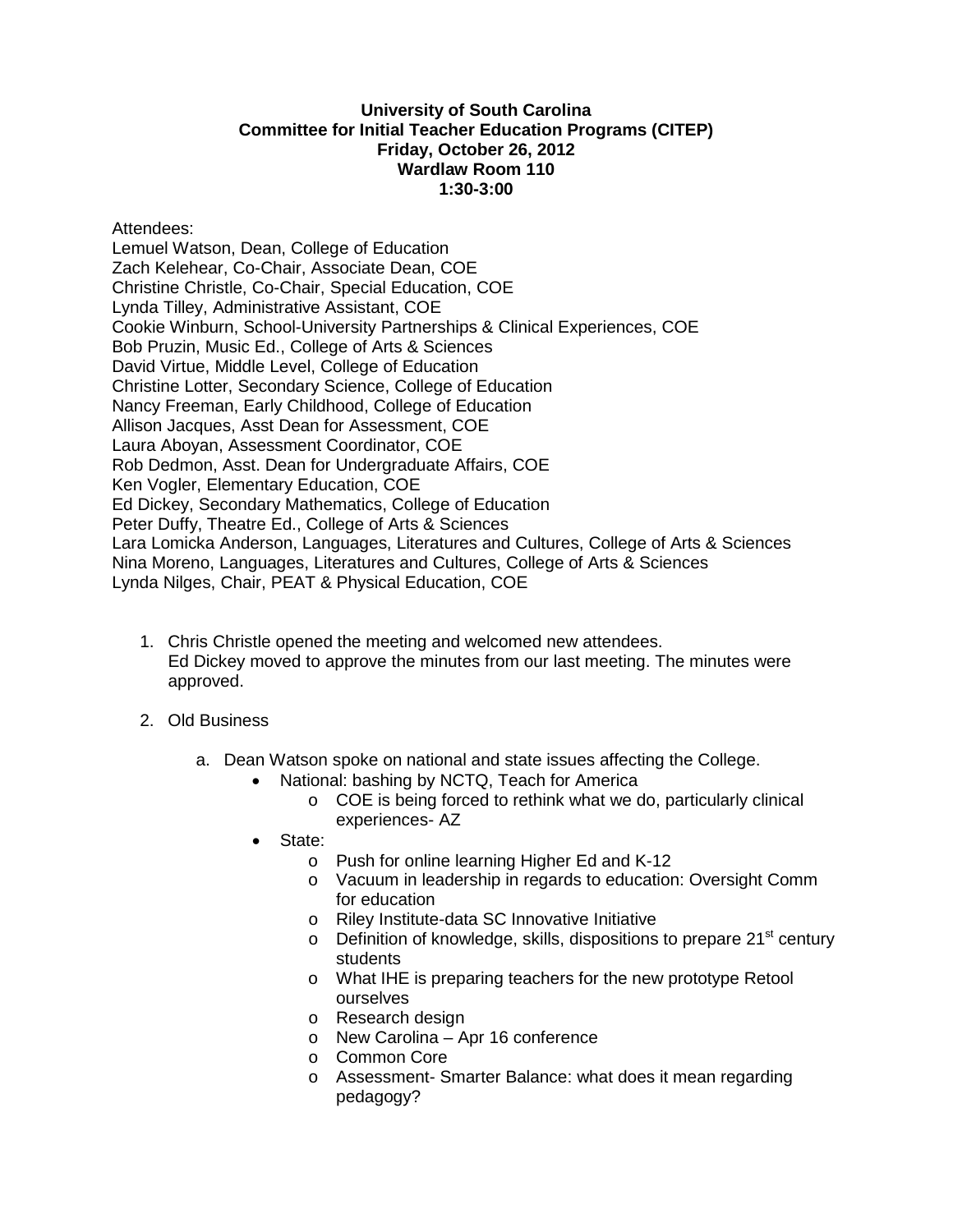- o Technology skills of our graduates: we need data
- o CITEP who needs to deal with program changes
- b. Chris Christle:
	- Reviewed the purpose of CITEP : Peter Duffy suggested having specific goals for the year. We will send out a list and have everyone pick the most important. Chris also pointed out that she has been Co-Chair since 2009 and that it is time to elect a new Co-Chair. She asked that those interested let Zach know before our next meeting.
	- Discussed the training and professional development for coaching teachers/supervisors. Chris suggested creating a workshop format with approximately 4 sessions. Asked for those who have expertise or experience with coaching or who would be interested in developing these workshops. Cookie Winburn said that she has experience with Cognitive Coaching and would be interested. Peter Duffy, Lynda Nilges, Amy Donnelly, and Angie Baum had also expressed interest. Chris will set up a meeting for the group.
- c. Zach Kelehear
	- Followed up on the need for evidence (data to track information that our graduates are having an impact on K-12 students in measurable ways)
		- COE website PEU Impact data
	- Reported that the meetings with non-COE unit coordinators was informative and helpful in addressing their needs.
- d. Allison Jacques and Laura Aboyan discussed exit surveys and employer surveys
	- Graduate surveys Laura asked that we review the questions. She said that the response rate has been low. Ed suggested offering incentives, such as a drawing. Chris suggested a Facebook page may help as so many people use it. Allison asked for information on faculty needs regarding the surveys.

## 3. New Business:

- e. Zach Kelehear and Allison Jacques
	- Reported on their experiences from The Council for the Accreditation of Educator Preparation (CAEP) conference
	- Reported on The proposed Educator Evaluation and Support Guidelines recently released by the State Department of Education
		- Operation Educate the Educators [\(http://aacte.org/Programs/Operation-Educate-the-Educators/](http://aacte.org/Programs/Operation-Educate-the-Educators/)
		- The group discussed inviting someone from the State Dept. to come and present the new evaluation system to our group. Allison will follow up on this.
		- The group also discussed the adoption of the Common Core Standards and how we should be helping to prepare faculty to incorporate the CCSS into their teaching. We decided that it was a larger issue than just math and ELA. The group agreed that we should bring more information back to CITEP.
		- The group discussed the issue of teacher evaluation in SC and agreed that we should be informed on changes being made. We decided that we should invite someone from the Teacher Advancement Program to discuss this issue.
- f. Ed Dickey facilitated a discussion on